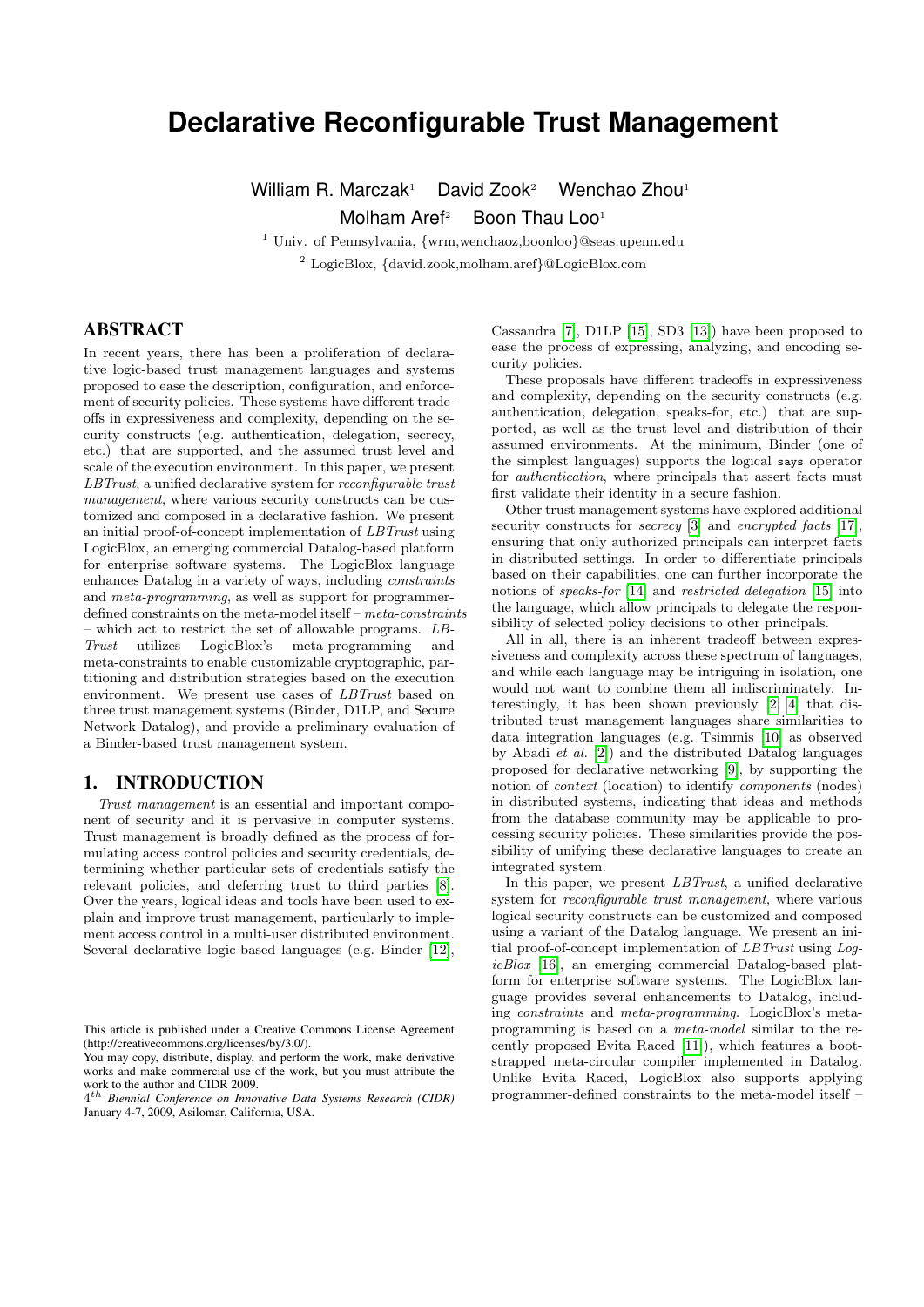meta-constraints – which act to restrict the allowable programs. LBTrust utilizes LogicBlox's meta-programming and meta-constraints to enable customizable cryptographic, partitioning and distribution strategies based on the deployed environment.

Using *LBTrust*, we first demonstrate that a variety of security primitives for authentication, confidentiality, integrity, speaks-for, and restricted delegation (used in D1LP) can be supported. Based on these primitives, we present a detailed use case of LBTrust to support the Binder [\[12\]](#page-7-1) trust management system. We further demonstrate the use of LBTrust to implement Secure Network Datalog [\[4,](#page-6-2) [19\]](#page-7-11), a secure declarative networking language that unifies Binder and with the Network Datalog language used in declarative networking. Finally, we show an initial evaluation of the performance overhead of LBTrust based on LBTrust's implementation of Binder.

Because it is a unified declarative platform, LBTrust provides a basis for comparison across different trust management systems, and potentially provides avenues for better analyzing security properties across these various languages.

# <span id="page-1-0"></span>2. BACKGROUND

## 2.1 Datalog

We first provide a short review of Datalog, following the conventions in Ramakrishnan and Ullman's survey [\[18\]](#page-7-12). A Datalog program consists of a set of declarative rules. Each rule has the form  $p \leftarrow q1$ ,  $q2$ , ...,  $qn$ ., which can be read informally as " $\sigma$ 1 and  $\sigma$ 2 and ... and  $\sigma$ n implies p". Here, p is the head of the rule, and q1, q2, ..., qn is a list of literals that constitutes the body of the rule. A literal is a possibly negated atom. An atom is a predicate applied to a list of terms, each of which is either a constant or a variable. The names of predicates, function symbols, and constants begin with a lowercase letter, while variable names begin with an uppercase letter. Negation may not occur in the head of a rule, and in the body it must be  $safe$  – every variable occurring in a negated literal must also occur somewhere in a non-negated literal. Also, for readability, solitary variables – those which occur just once in a rule – are often replaced with an underscore  $($ .).

Each predicate occurring in the head of a rule is called intensional, while all the other predicates are called extensional. A Datalog program takes as input a model (an assignment of values) of the extensional predicates and derives a minimal model of the intensional predicates consistent with the logical meaning of the rules.

LogicBlox (and most Datalog implementations) provide built-in functions for equality, arithmetic, and aggregation (totaling and counting), as well as built-in predicates for common types (numbers and strings). Also, it easily can be shown that an arbitrary nesting of negation, conjunction, and disjunction may be used in the body of a rule. Such a rule may be translated into strict Datalog rules by (1) translating the body into Disjunctive Normal Form (DNF), and (2) splitting the original rule into a separate rule for each resulting alternative, duplicating the original head. We use a left-arrow (<-) for logical implication, a comma (,) for conjunction, a semicolon (;) for disjunction, a bang (!) for negation, and parentheses for grouping.

# <span id="page-1-1"></span>2.2 Logic-based Trust Management

To illustrate logic-based trust management languages [\[1\]](#page-6-3), we provide an example language based on Binder [\[12\]](#page-7-1). Binder expresses access control policies in a multi-user distributed environment. A Binder program is a set of Datalog-style logical rules. In addition, Binder has the notion of a context – a component in a distributed environment – and a distinguished operator called says. For instance, in Binder we can write:

b1:  $\text{access}(P, 0, \text{read})$  <-  $\text{good}(P)$ . b2:  $access(P, 0, read)$  <- bob says  $access(P, 0, read)$ .

The says operator implements a common logical construct in authentication [\[14\]](#page-7-6), where we assert "p says s" if the principal p supports the statement s. The above rules b1 and b2 can be read as "any principal P may access any object O in read mode if P is good or if bob says that P may do so". The says operator abstracts from the details of authentication.

A principal in Binder refers to a component in a distributed environment. Each principal has its own local context where its rules reside. Binder assumes an untrusted network, where different components can serve different roles, running distinct sets of rules. Because of the lack of trust among nodes, a component does not have control over rule execution at other nodes. Instead, Binder allows separate programs to interoperate correctly and securely via the export and import of rules and derived tuples across contexts. For example, rule b2 can be a local rule that is executing in the context of principal alice, which imports derived access tuples from the principal bob into its local context via bob says access(p,o,read) in its rule body.

Binder specifies an asymmetric key signature scheme, such as RSA, for the "says" construct. In a hostile world, "says" may require this, but in a more benign world, one may wish to trade some security for efficiency, and configure "says" to simply append cleartext principal headers to messages. Somewhere in between, the use of cryptographic signatures may be applied only to certain important messages, or when communicating with specific principals. Binder does not provide any leverage in deciding how this tradeoff should be made.

In addition to constructs for authentication, declarative trust management systems often feature security constructs for integrity, secrecy, and delegation. The D1LP [\[15\]](#page-7-3) language further supports constructs that implement distributed vote-based agreement, where a fact in the rule head is derived only when k-out-of-n principals in a rule body predicate derive a similar fact concurrently. We will revisit LB-Trust's support for these security constructs in Section [4.](#page-3-0)

#### <span id="page-1-2"></span>3. LB-TRUST ARCHITECTURE

LBTrust is implemented using *LogicBlox*, a commercial platform for building enterprise-scale corporate planning and pricing applications, which feature analyses requiring aggregation across very large data sets, combined with simulation and modeling techniques.

LogicBlox contains a Datalog-based logic programming language enhanced with a variety of features, including functional dependencies, aggregation functions, schema constraints, static type-checking, tuple-generation, temporal logic support, predicate partitioning, distributed computation, and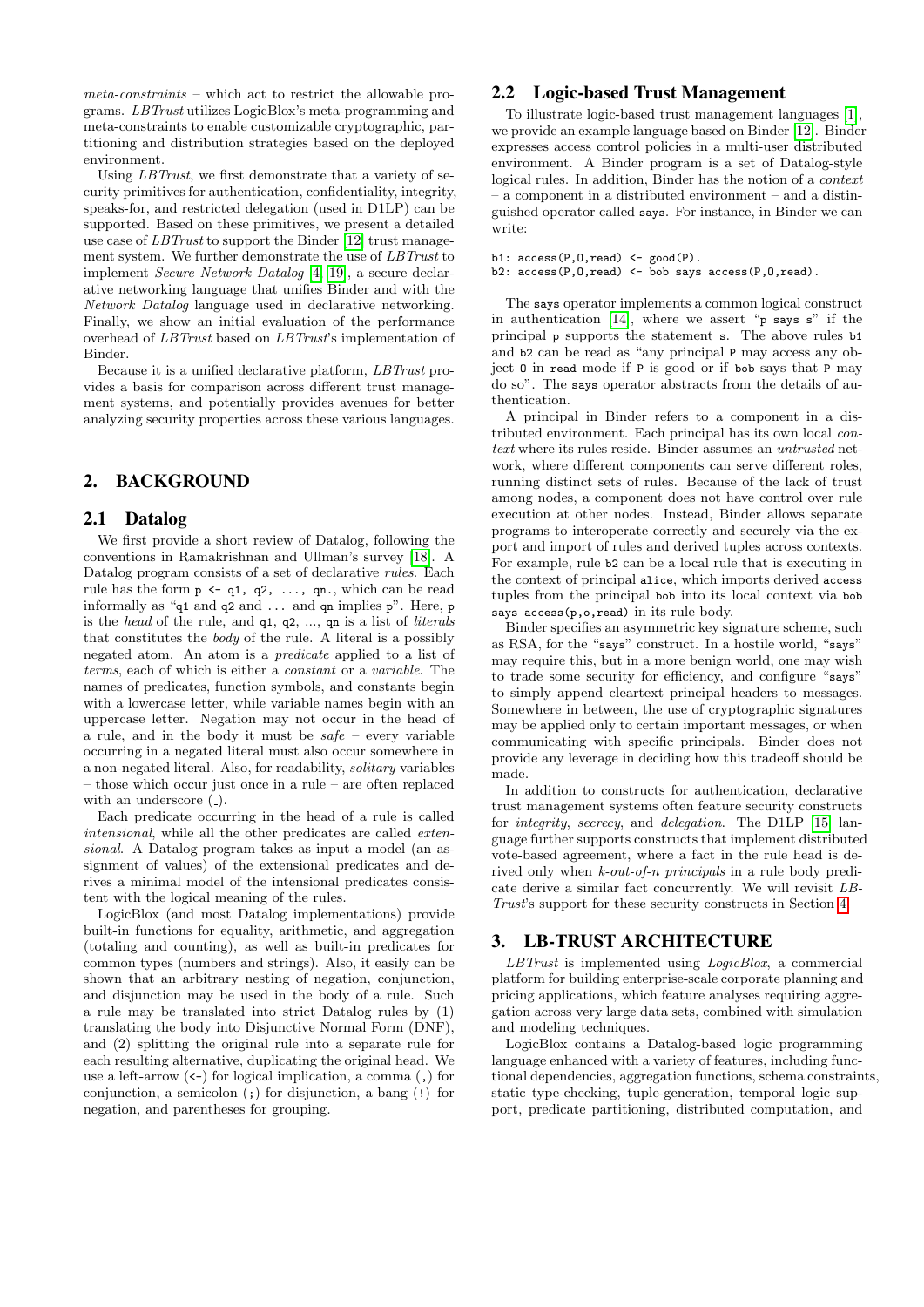meta-programming. LogicBlox further allows applicationdefined libraries of custom predicates to be imported, such as the cryptographic functions required for implementing certain security constructs. Also essential for these constructs is LogicBlox's support for applying schema constraints to the meta-model, which we call meta-constraints. To set the stage for presenting LBTrust's implementation of various security constructs, this section explains LogicBlox's facilities for supporting schema constraints, meta-programming, and distributed computation.

## 3.1 Execution Environment

LogicBlox utilizes a bottom-up semi-naïve fixpoint [\[18\]](#page-7-12) execution model for executing Datalog programs. LogicBlox provides a query interface for submitting a program for compilation and execution within a workspace. A workspace in LogicBlox is essentially a database instance which contains a set of predicate definitions<sup>[1](#page-2-0)</sup> and a set of *active* rules (similar to continuous queries). Within a designated workspace, the LogicBlox API allows an application to query and modify the data defined by the workspace, including adding/removing facts and rules. When predicate data is modified, the active rules are incrementally recomputed.

#### 3.2 Constraints

Unlike a rule, which calculates new values for a predicate, a schema constraint – such as a referential integrity constraint [\[5\]](#page-7-13)) – restricts a predicate's allowed values. LogicBlox adds schema constraints to Datalog by means of the special predicate fail(). If any rule defines fail() to be true, then the evaluation of the Datalog program fails by terminating with an error.

For example, a schema constraint for the Binder program given above might require that any value occurring in the first argument of the access predicate also occur in the principal predicate. This constraint can be expressed as a rule:

fail()  $\leftarrow$  access(P,0,M), !principal(P).

This rule defines fail() to be true if, for any assignment of values to the variables P, O, and M, the atom access(P,O,M) is true but principal(P) is false.

Constraints expressed using fail() can often be un-intuitive. So as a notational convenience LogicBlox supports a positive form for constraints, indicated with a right arrow  $(-)$ . If  $F_1$  and  $F_2$  are arbitrary nestings of conjunction, disjunction and negation, then the logical meaning of  $F_1 \rightarrow F_2$ . is fail()  $\leftarrow F_1$ ,  $\left(\frac{F_2}{F_2}\right)$ . For example, the positive form of the constraint given above is:

 $\text{access}(P, 0, M) \rightarrow \text{principal}(P)$ .

Typically every argument of access would be constrained:

 $\text{access}(P,0,M) \rightarrow \text{principal}(P)$ ,  $\text{object}(0)$ ,  $\text{mode}(M)$ .

Informally, this may be read as "for any values of P, O and M, whenever access(P,O,M), then require principal(P) and object(0) and mode(M)". In fact, in LogicBlox, a type

is considered to be a unary predicate (representing a set of values). Hence, in LogicBlox, this kind of schema constraint acts as a type declaration. The use of types and type-checking (statically, and dynamically when rules are added to workspaces) ensures that only type-safe LogicBlox programs are executed.

# 3.3 Meta-Programming

The basis of the LogicBlox meta-programming feature is a special set of predicates called the meta-model, whose (implicit) type declarations expressed as constraints are shown in Figure [1.](#page-2-1) Each LogicBlox workspace stores an active table that contains all the rule identifiers of active rules within the workspace. When a rule R is added to the workspace's active rules, it is translated into a set of facts (e.g. rule, head, body, etc.) in the meta-model, and its rule id is stored in the active table.

```
rule(R) ->.
head(R, A)-> rule(R), atom(A).
body(R,A) \rightarrow rule(R), atom(A).
atom(A)-&.
functor(A, P) \rightarrow atom(A), predicate(P).arg(A,I,T)-> atom(A), int(I), term(T).
negated(A) \rightarrow atom(A).
term(T)->.
variable(X) \rightarrow term(X).
vname(X,N) -> variable(X), string(N).
constant(C) \rightarrow term(C).
value(C, V) \rightarrow constant(C), string(V).
predicate(P)-> .
pname(P,N)-> predicate(P), string(N).
```
<span id="page-2-1"></span>Figure 1: The Meta-Model

The significance of the meta-model is that programmerdefined rules may refer to the meta-model. For example, an active rule may perform reflection (i.e. query for the program's structure) by referring to meta-model predicates in its body. Or, a rule may perform code generation (adding or rewriting existing rules) by referring to the meta-model in its head. If the evaluation of a rule puts new facts into the meta-model, then those new facts turn into a new rule which must itself be evaluated.

A special case of reflection is a schema constraint that refers to meta-model predicates (a meta-constraint). While meta-constraints are usefully generally for imposing integrity constraints similar to those in databases, they are particularly useful in the context of LBTrust for expressing security restrictions. To illustrate, assume we wanted to require that a principal may only read predicates to which they have been granted access. Datalog (without constraints) provides no way to enforce this requirement, because there is no way to prohibit an attempted access.

To support this restriction in LBTrust, we first define an owner predicate that associates a rule with the principal that added that rule, and an access predicate that represents access rights to a predicate. Note that we leverage predicate, a meta-model predicate that contains a unique entry for each predicate defined in the workspace (including predicate).

<span id="page-2-0"></span> $^{\rm 1}{\rm A}$  predicate definition declares both the logical attributes of a predicate, such as its name and arity; and also the physical attributes for the purposes of cost-based optimizations, such as the predicate's data storage format, data location, and population density statistics.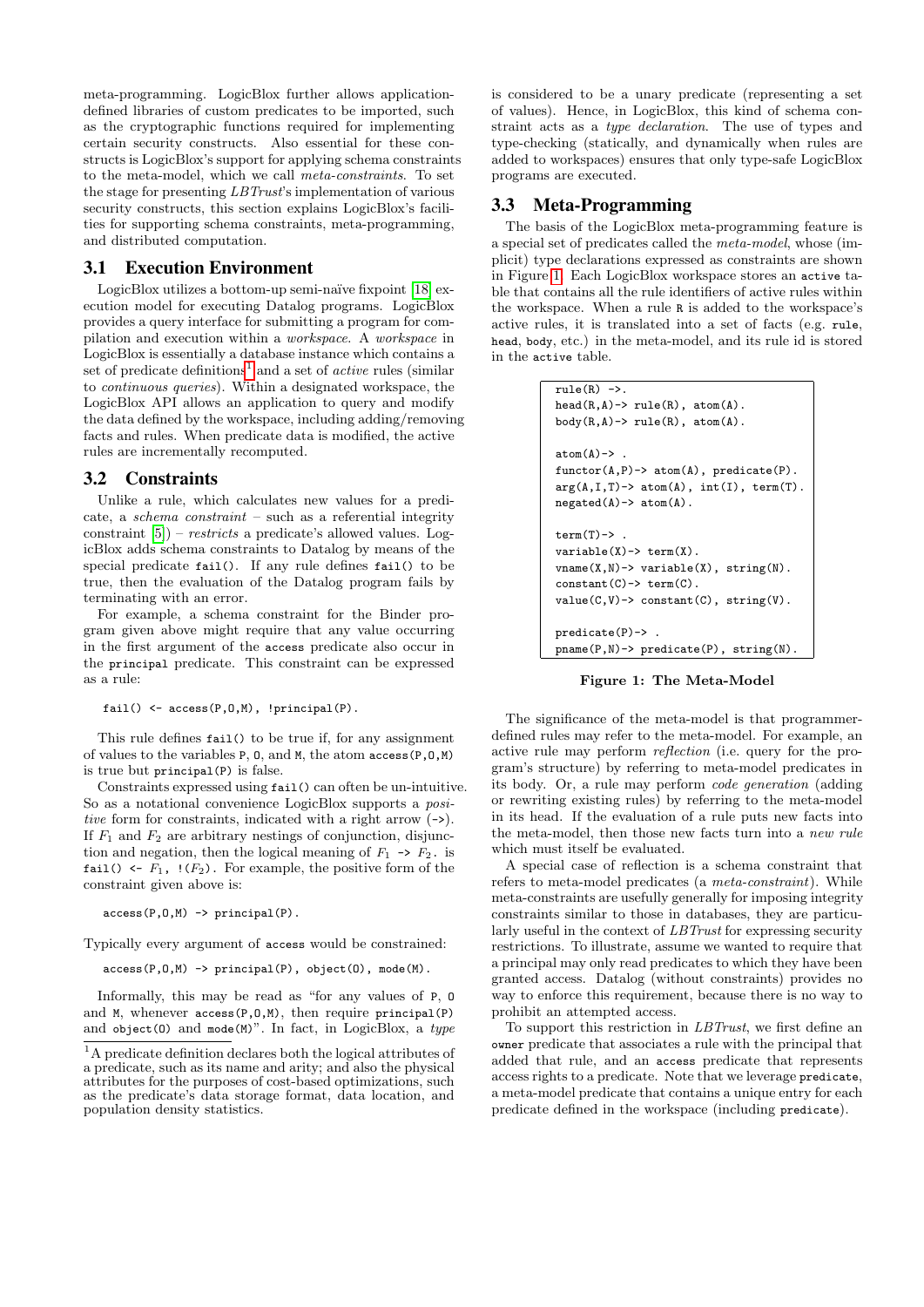$owner(R, P) \rightarrow rule(R)$ ,  $principal(P)$ .  $access(U.P.M)$  -> principal(U), predicate(P), mode(M).

With our schema defined, we then apply the following meta-constraint, which provides our desired prohibition. It says that for any principal U who owns a rule with predicate P in the body, there must be a fact in the access predicate granting U the right to read P.

```
owner(U, [| A \leftarrow P(T2*), A*. | ]) ->
   access(U,P,read).
```
The above example illustrates that meta-programming is facilitated in LogicBlox by the introduction of the quoted  $code \text{ term } - \text{ a rule or atom surrounded by the code-quoties:}$ [|, and |]. Inside the code-quotes is a code pattern that matches one or more rules. The star (\*) represents the Kleene star  $-$  a repetition of the pattern preceding it. The capital letters in the pattern are meta-variables – variables that represent pieces of code, and can occur in non-standard places, like functors and atoms. The types of the metavariables are determined by their position in the pattern. The LogicBlox compiler translates the code inside the codequotes into a conjunction of atoms on the meta-model representing the quoted code. For example, the above metaconstraint translates into:

```
owner(U,R1), rule(R1), body(R1,A1),
atom(A1), functor(A1,P) ->
   access(U,P,read).
```
The variables R1 and A1 are freshly generated by the translation. Note that the meta-variable P occurs outside the quoted code – its value is unquoted in-place into the pattern, without any special unquoting operator.

#### 3.4 Partitioning

Partitioning is a mechanism for logically separating facts based on their attributes. In trust management systems, data is partitioned by principal, with each partition typically called a principal's context. A context stores all facts local to a principal, and communication between contexts represents communication between principals.

In order to support partitioning, the predicate predicate in the meta-model is higher-order, meaning that it takes a predicate as an argument. In general, consider a predicate p with n arguments where  $t1(X1)$  denotes the type of X1:

 $p(X1, \ldots, Xn) \rightarrow t1(X1), \ldots, t n(Xn)$ .

To partition p based on the first attribute X1, one can rewrite the above as follows:

 $p'$ [X1](X2, ..., Xn) -> t1(X1), ..., tn(Xn).

 $p'$  is a higher-order predicate, where for a given  $x1$ ,  $p'$ [xi] refers to all p predicates whose first argument has value x1. [2](#page-3-1)

The partitioning of p does not change the set of data that can be stored in p, but instead partitions the data into subsets (the p' predicates). A regular Datalog rule of the form  $p'[X1](X2, \ldots, Xn) \leftarrow p(X1, \ldots, Xn)$  can be used to initialize p' partitions based on the input table p.

## <span id="page-3-2"></span>3.5 Distribution

In a distributed setting, principals may reside on different nodes, and the execution of security policies may result in an exchange of rules, similar to Binder's transfer of rules across contexts. In LogicBlox, logical partitioning and distribution are separated, hence providing location transparency, where a multi-principal security policy can be distributed in a customized fashion based on the deployed execution environment (e.g. single vs multiple principals per physical host).

To support distribution, LogicBlox introduces a special meta-model predicate predNode which is used to customize the location of a predicate P:

predNode(P,N) -> predicate(P), node(N).

So if the application were to associate each value of X1 with a node using some predicate:

 $locX1(X1,N) \rightarrow tl(X1), node(N).$ 

Then the application could distribute the subsets of p using the placement rule:

 $predNode(p'[X1], N) \leftarrow lock1(X1, N).$ 

This rule takes each value of X1, looks up its associated network node N, and then places the corresponding subset of p' on N. Using these techniques, which combine meta-model predicates with currying, a LogicBlox application can use ordinary Datalog rules to partition and distribute the data in its predicates.

## <span id="page-3-0"></span>4. SECURITY PRIMITIVES IN LBTRUST

In this section, we demonstrate how various security primitives can be customized and supported by LBTrust. This is by no means intended to be an exhaustive coverage of the possibilities. Our main goal here is to illustrate the key language features of LBTrust, and highlight the flexibility and compactness of LBTrust in supporting various security primitives. We will build upon these primitives in our next section when we present case studies of languages enabled by LBTrust.

#### 4.1 Authentication

Authentication is a central component of security, where the identity of a principal is established and verified. Authentication is essential for authorization, where an authenticated principal is granted access to perform actions on shared resources. Practically all logic-based trust management languages provide some language support for expressing authentication, typically via the says operator described in Section [2,](#page-1-0) which associates a principal with a statement. In each case, the semantics of says are hardwired into the system as an add-on to the logic programming language. In *LBTrust*, however, the says concept is configured in the same language as the policy, using features not specifically designed to support security concerns – except for cryptographic primitives used to implement various authentication schemes.

The simplest way to associate a principal with every fact in a predicate P(T\*) is to add an extra argument representing the principal who said the fact:  $P(U,T*)$ . In *LBTrust*, we represent says(U1,U2,R) as a meta-predicate that associates

<span id="page-3-1"></span> $2$ This general rewrite technique for partitioning is generally known as currying in the functional programming world, a generic logical transformation that uses one of the arguments as the partitioning argument.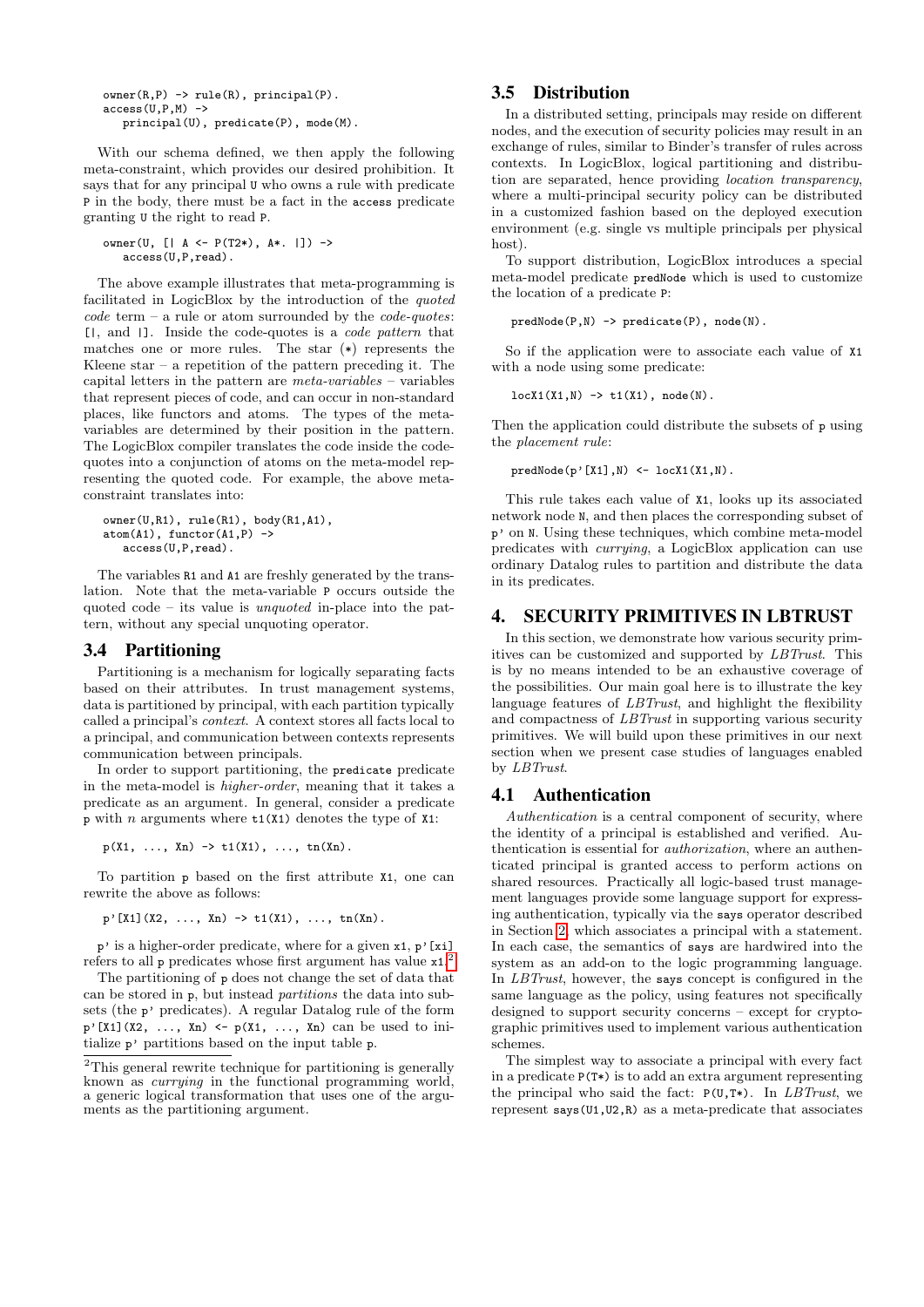a Datalog rule (R) with both the source principal who said the rule (U1), and the destination principal to whom the rule is said (U2). Note that while communication occurs in the form of rules, we can also communicate facts (rules with an empty body). We define the says predicate below.

```
says0: says(U1,U2,R) -> prin(U1), prin(U2), rule(R).
says1: active(R) <- says(,me,R).
```
Rule says0 is a type declaration for says. The says1 rule automatically moves any rule R said to the local principal (indicated by the me keyword), into the built-in metapredicate active, which automatically activates R.

Using the says predicate, authorization may be implemented with some simple meta-constraints. The following constraints restrict read and write access to predicates respectively.

```
says(U,me [| A <- P(T*), A*. |]) -> mayRead(U,P).
says(U,me [| P(T*) <- A*. |]) -> mayWrite(U,P).
```
#### *4.1.1 Authenticated Communication*

To enable communication between principals, we introduce the export predicate as well as additional meta-rules and meta-constraints. The following rules implement rule export using the RSA authentication scheme (rsasign and rsaverify).

```
exp0: \text{export}[U1](U2,R,S) \rightarrow \text{prin}(U1), \text{prin}(U2),
           rule(R), string(S).
exp1: \text{export}[U2](me,R,S) <- \text{says}(me, U2,R),
            rsasign(R,S,K), rsaprivkey(me,K).
```
Consider a local principal me that wishes to export rule R to another principal U2 via the says predicate. Rule exp0 declares the type definitions of the export predicate that will be used for exporting the rule R with its signature to the destination principal U2. export has a placement policy that assigns the location of each partition to match the location of the corresponding principal.

Rule exp1 calculates the appropriate RSA signature S using the private key of the local principal, and copies the rule into the destination principal's partition of the export predicate. The following rules would then run at the destination principal (U2), to import received rules. Note that in this case, me refers to principal U2.

```
exp2: says(U, me, R) \leftarrow export[me](U, R, S).\exp3: says(U,me,R) -> export[me](U,R,S),
          rsapubkey(U,K), rsaverify(R,S,K).
```
Rule exp2 copies the received rule from the export predicate into the local says predicate. Finally, exp3 verifies the signature of the new rule using the source principal's public key.

#### *4.1.2 Alternative Authentication Schemes*

Because the signature generation and verification has been defined in a Datalog rule, it is easy to replace the RSA scheme above with an alternate scheme. To illustrate, we demonstrate signing each message with a message authentication code (MAC), typically a 160-bit SHA-1 cryptographic hash of the message data and a secret key shared between the two communicating principals. The choice of an alternative signature generation scheme is often a tradeoff between

security and performance. For example, MAC is computationally less expensive but requires the use of shared symmetric keys among principals that wish to communicate. Also, the use of a symmetric key to generate a rule signature implies that the signature will only be verifiable at principals that have the same key as the signer. The following rules implement an HMAC-SHA1 signature scheme.

```
exp1': export[U2](me,R,S) <- says(me, U2,R),
         hmacsign(R,K,S), sharedsecret(me, U2,K).
exp3': says(U, me, R) \rightarrow expect[me](U, R, S),
          sharedsecret(me,U,K), hmacverify(R,S,K).
```
Interestingly, only two rules (exp1' and exp3') need to be modified, while the trust policies that utilize the says predicate remain unchanged, demonstrating the ease with which new authentication schemes can be enabled by LBTrust.

#### *4.1.3 Confidentiality and Integrity*

LBTrust can support confidentiality, ensuring rules cannot be interpreted by unauthorized principals in a distributed setting, and *integrity*, ensuring data is not corrupted. This requires the addition of built-in predicates representing various encryption and integrity schemes such as checksums and cryptographic hashes.

#### <span id="page-4-0"></span>4.2 Delegation

Often-times in security, it is useful to establish a chain of trust among different principals. This is particularly useful for performing *delegation*, where different principals may choose to assign capabilities to other principals, either for performance, accessibility, or security reasons. For example, a principal may delegate the authority to associate principals with public keys to a certificate authority. Or a credit card issuer may wish to delegate authority to a credit rating agency to associate a credit score with an individual.

An early version of delegation is the speaks-for construct. Adopting the definition based on Lampson's security survey paper [\[14\]](#page-7-6), speaks-for works as follows. Consider a statement of the form "principal U1 speaks for principal U2." The logical meaning behind "speaks for" is that if U1 says something, then U2 says it too. So for example, alice can say that bob speaks for her by activating the following metarule, which activates any rule R said by bob.

```
sfo: active(R) \leftarrow says(bob, me, R).
```
A speaks-for rule is a special case of delegation where a principal delegates all authority to another principal. In practice, it is useful to restrict this delegation to a specific predicate. To ease the specification of complex delegation policies, LBTrust defines a delegates predicate whose type declaration is shown in del0. In the example below, delegates(U1,U2,P) denotes that U1 delegates the responsibility of deriving predicate  $P$  to  $U2$  – essentially expressing the speaks-for construct where U2 speaks for U1 with respect to P.

```
del0: delegates(U1,U2,P) \rightarrow prin(U1), prin(U2),
          predicate(P).
del1: active([ | active(R) < - says(U2, me, R),
       R = [] P(T*) \leftarrow A*. []. ]) <-
```

```
delegates(me,U2,p).
```
The del1 meta-rule defines the says predicate in terms of the delegates predicate: whenever a delegation fact is added, the appropriate speak-for rule is automatically generated.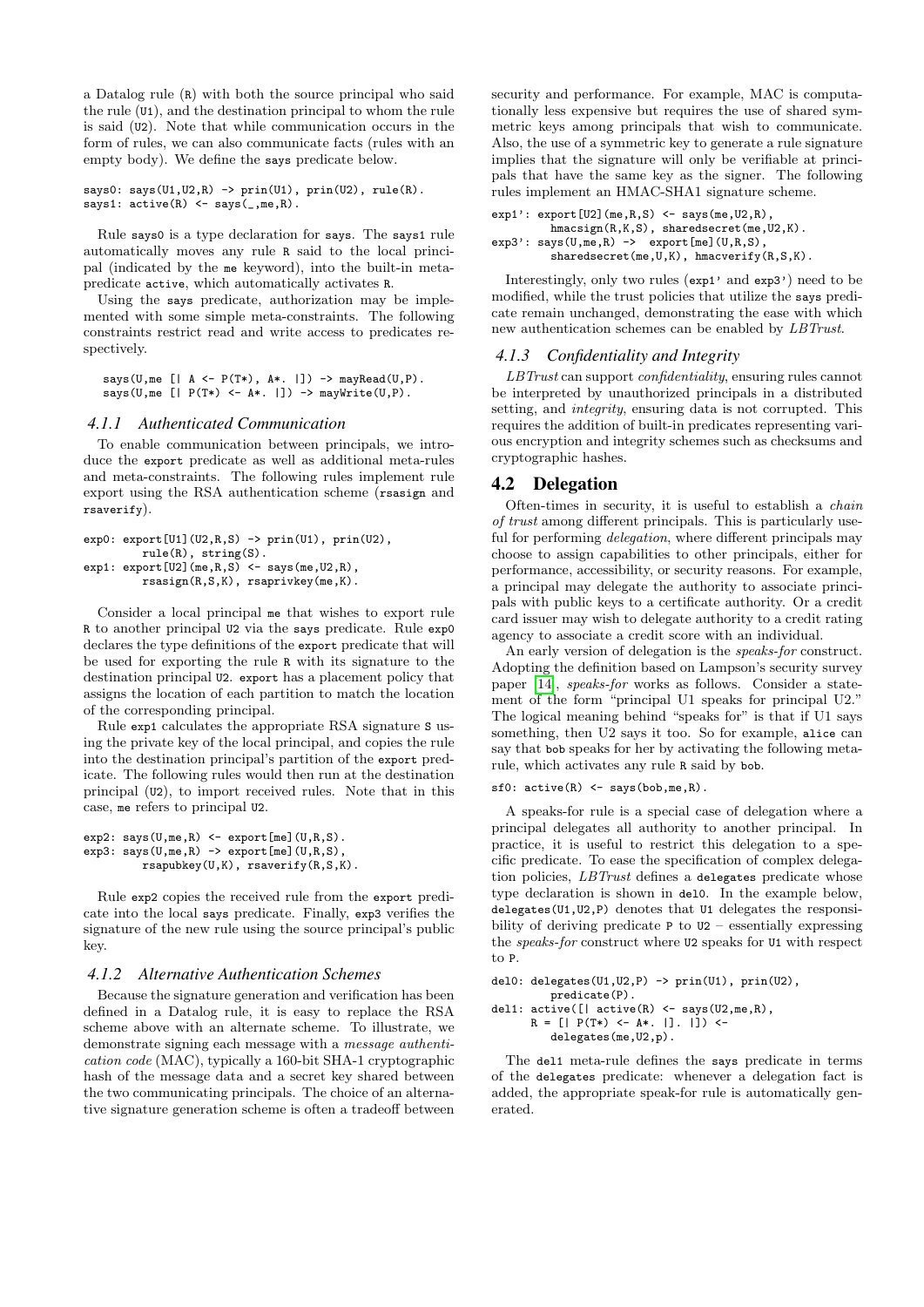#### *4.2.1 Delegation Depth and Width*

Sometimes it is useful to restrict delegation authority [\[15\]](#page-7-3). For instance, we may restrict one or both of the  $depth$  – the maximum permitted length of the delegation chain – and the  $width$  – the set of principals allowed to be part of the chain.

The following meta-rules declare and enforce a delDepth predicate. The inferredDelDepth predicate takes the originally specified delegation depths and infers new depth restrictions. The base case is when a principal U1 delegates to U2 with depth limitation N=0. In this case, as expressed by meta-constraint dd4, any delegation by U2 conflicts with the limitation. The recursive case, as expressed by the rule defining inferredDelDepth, is when U1 delegates to U2 with a depth limitation of  $N > 0$ . In this case, if U2 delegates to some other principal U3, then a new limit of N-1 is inferred between U2 and U3. Similar meta-rules can be formulated to enforce delegation width restrictions.

```
dd0: delDepth(U1,U2,P,N) -> prin(U1), prin(U2),
        predicate(P), int[64](N).
dd1: inferredDelDepth(U1,U2,P,N) -> prin(U1)
        prin(U2), predicate(P), int[64](N).
dd2: inferredDelDepth(me,U,P,N) <-
        delDepth(me,U,P,N).
dd3: says(me,U,[|
     inferredDelDepth(me,U,P,N-1). |]) <-
        inferredDelDepth(me,U,P,N),
        delegates(me,U,P), N>0.
dd4: inferredDelDepth(_,me,P,0) ->
        !delegates(me,_,P).
```
An interesting case arises if a non-conforming delegation exists before a delegation depth restriction is added. The rule dd3 will propagate an inferred delegation depth of 0 to the principal with the non-conforming delegation, causing a violation of the dd4 constraint. However, none of the principals in the delegation chain up to that point will be aware of the violation.

## *4.2.2 Delegation Thresholds*

Another delegation variant is the use of threshold structures. An unweighted threshold structure will authorize some operation if any k out of n principals concur. For example, a bank may consider a customer's credit okay if at least three credit bureaus do. This is easily expressed in LBTrust using the count aggregation:

```
wd0: creditOK(C) \rightarrow customer(C).wd1: creditOK(C) <-
         creditOKCount(C,N), N >= 3.
wd2: creditOKCount(C, N) \leftarrow agg\left\langle N = count(U)\right\ranglepringroup(U,creditBureau),
         says(U,me, [|\; creditOK(C). |\;]).
```
It is also straightforward to generalize these rules to handle more sophisticated threshold structures such as weighted delegation, where different credit bureaus have different reliability factors assigned to them. Rule wd2 above would be modified to use the total aggregation.

## 5. CASE STUDIES

In this section, we focus on how LBTrust can leverage the basic security constructs presented in the previous section to implement trust management languages. We focus on two case studies: Binder and the Secure Network Datalog (SeNDlog) language used in declarative networking.

## <span id="page-5-0"></span>5.1 Binder

As described in Section [2.2,](#page-1-1) Binder is a logic-based trust management system, which extends Datalog with the says construct and the notion of communication across contexts. Each component, or principal in the distributed system has a local Binder context. Binder contexts correspond to LogicBlox workspaces described in Section [3.](#page-1-2) To authenticate facts asserted by principals, Binder uses certificates signed with the private key of the sending principal. Certificates are imported by prefixing the says operator with a public key representing the context to import from. In our implementation of Binder, we use the says predicate defined in Section [4.](#page-3-0)

To illustrate, the LBTrust equivalent to the Binder rule b2 presented in Section [2.2](#page-1-1) is:

```
bex1': access(P,O,read) <-
          says(bob,me, [|access(P, 0, read)|]),
          pubkey(bob,rsa:3:c1ebab5d).
```
Top-down to Bottom-up Rewrite: Most practical access control languages, including Binder, utilize a top-down (or backward-chaining) evaluation strategy. Specific requests are made as goals, which are then resolved against the security policies, hence minimizing the disclosure of sensitive information. This suggests that LBTrust needs to support top-down evaluation. One possible approach that we are exploring is converting a "pull" request in the body of a rule into two "pushes". The following meta-rules express this automatic conversion:

```
pull0: says(me,X,[|request(R).|]) <-
          active([ | A <- says(X, me, R), A*. |]),
          X! = me.pull1: says(me,X,R) <-
          says(X,me, [|request(R).|]).
```
Rule pull0 matches any rule R that has says in the body, and dispatches a request to X. Rule pull1 responds to a request with the desired data.

## 5.2 Secure Network Datalog

SeNDlog [\[4,](#page-6-2) [19\]](#page-7-11) is a unified declarative language for network specifications and security policies, which combines the Network Datalog language used in declarative networking[\[9\]](#page-7-8) with Binder. Similar to Binder, SeNDlog allows different principals or contexts to communicate via import and export of tuples. To differentiate from local predicates, an import predicate from a principal N is quoted using "N says", whereas an *export predicate* of the form "pox" in a rule head indicates the predicate p is exported to the principal X from the context where it is derived. We illustrate SeNDlog using the following two rules, s1-s2, that compute all pairs of reachable nodes in a network:

```
At S:
```
s1: reachable(S,D) :- neighbor(S,D). s2:  $reachable(Z,D)@Z : -\nneighbour(S,Z)$ W says reachable(S,D).

Rule s1-s2 are executed in the context of node S. Rule s1 takes neighbor tuples as input to compute one-hop reachable tuples. Rule s2 specifies a distributed transitive closure computation, expressing that "if Z is a neighbor of S, and S can reach D, then Z can also reach D." Unlike an ordinary transitive closure computation, the above SeNDlog program is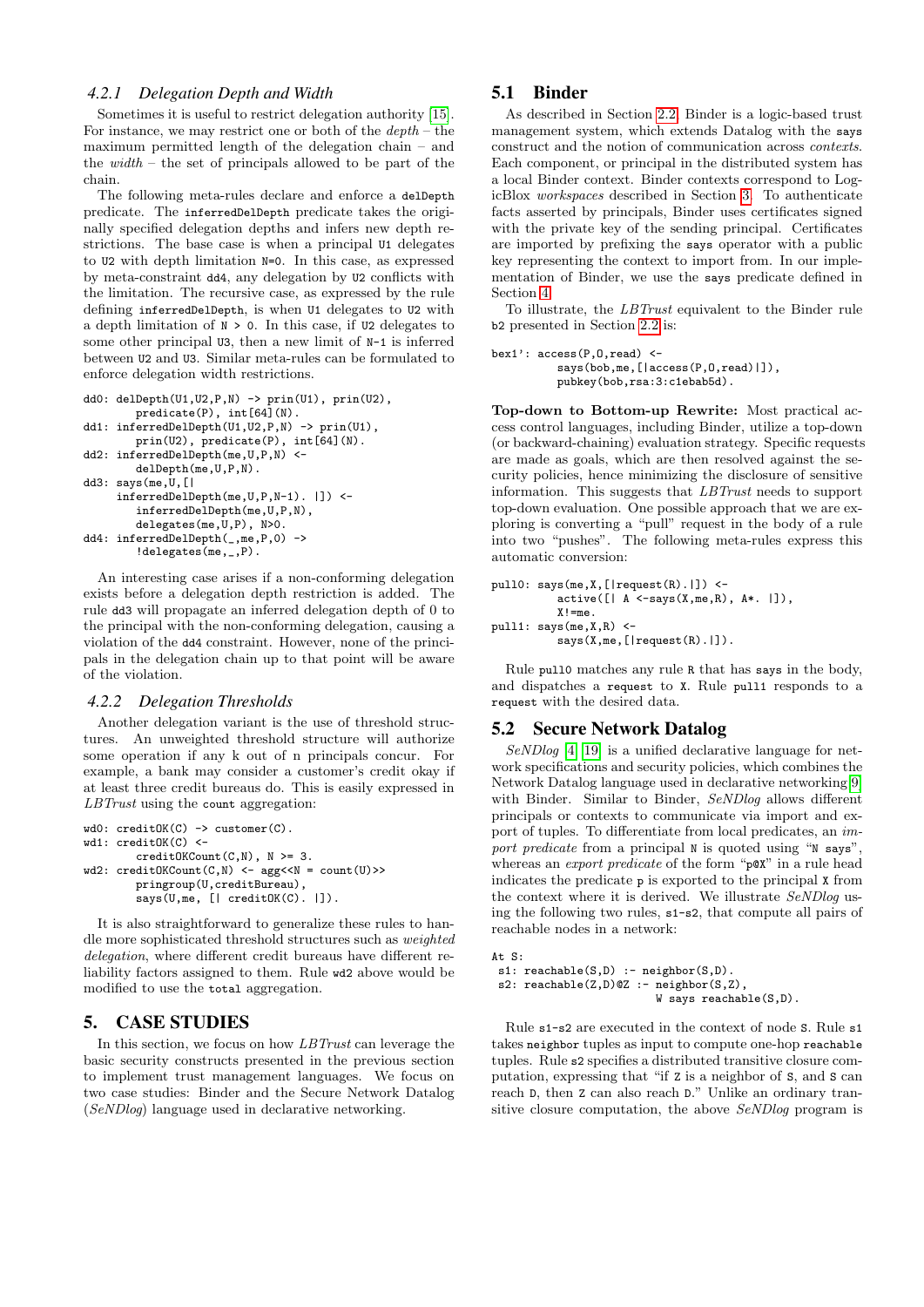authenticated (via the use of "says") and distributed via the use of import and export predicates. By modifying this simple example, one can easily construct more complex secure networking protocols, such as an authenticated path-vector protocol.

Given the says predicate described in Section [4,](#page-3-0) the LB-Trust equivalent of the above SeNDlog rules is as follows:

```
lc1: neighbor(S,D) -> prin(S), prin(D).
lc2: reachable(S, D) \rightarrow prin(S), prin(D).ls1: reachable(me,D) <- neighbor(me,D).
ls2: says(me,Z,[|reachable(Z,D).|]) <-
          neighbor(me,Z),
          says(W,me,[|reachable(me,D).|]).
```
Using LogicBlox's support for distribution described in Section [3.5,](#page-3-2) one can customize the locations of principals by using the following rules:

```
ld1: loc(P,N) \rightarrow prin(P), node(N).ld2: predNode(export[P],N) <- loc(P,N).
```
Rule ld1 defines the predicate loc which indicates the mapping between principals and physical nodes. And rule ld2 utilizes the built-in system predicate predNode to assign the physical locations of the export predicate according to the loc predicate, indicating the physical destinations of communication between principals. Users can easily enforce various distribution plans by modifying the loc table. Note that distribution is not required for the neighbor and reachable tables since they are only used locally at each node (and hence no partitioning is strictly necessary).

## 6. PRELIMINARY EVALUATION

A prototype of the LBTrust system is currently being developed. LBTrust leverages the LogicBlox runtime system, which has been enhanced to support meta-programmability, meta-constraints and cryptographic capabilities. We are still in the process of adding partitioning and distribution capabilities to LogicBlox, which will be useful for enforcing security policies in a distributed fashion.

We provide a preliminary evaluation of the current LB-Trust prototype. Our evaluation consists of a micro benchmark, in which two principals alice and bob each execute a Binder rule. Together, the two principals export and import authenticated facts from each other's context via the says construct. In addition to plaintext transfer (which requires no signature), we measure the performance overhead of two authentication schemes using the customizable authentication rules described in Section [4:](#page-3-0) (1) RSA which utilizes 1024-bit RSA signatures given an input fact, and (2) HMAC (keyed-Hash Message Authentication Code) that generates a 160-bit SHA-1 cryptographic hash from the input fact and a secret key.

Figure [2](#page-6-4) shows the query execution time for each experimental run, where each run consists of an increasing number of messages being exported and imported between alice and bob during rule execution. Each message results in a signature generation and verification when exported and imported. The experiment was carried out on quad-core machines with Intel Xeon 2.33GHz CPUs and 4GB RAM running Fedora Core 6 with kernel version 2.6.20. Our results validate that LBTrust can support various authentication schemes in a similar fashion as Binder. Moreover, LBTrust



<span id="page-6-4"></span>Figure 2: Execution Time over Number of Messages

achieves an expected linear increase in execution time as the number of messages transferred increases. The observed performance differences are also as expected: compared to Plaintext where no authentication is used,  $HMAC$  incurs a slight increase in execution time. RSA is the most expensive due to the use of public key cryptography.

## 7. CONCLUSION

In this paper, we present *LBTrust*, a unified declarative system for reconfigurable trust management, where various security constructs can be customized and composed in a declarative fashion.

Our work is proceeding along several fronts. Our immediate task involves prototyping a variety of recently proposed logic-based trust management systems in *LBTrust*, and utilizing our system as a basis for comparison and analyzing the security properties of these systems. We conjecture that having a unifying declarative platform will facilitate crosslanguage analysis and performance comparisons, and enable us to rapidly prototype new systems with novel security properties.

Second, traditional database optimizations such as magicsets [\[6\]](#page-7-14) can potentially bridge the top-down evaluation approach used in access control, versus the typical bottom-up continuous evaluation of network protocols. We hope to explore the use of a query optimizer to adaptively choose between two different approaches.

Third, we are currently adding provenance support to LBTrust. In addition to reasoning about delegation and chains of trust, provenance is useful for analyzing derivations of security policies, runtime verification, and dynamic type checking.

#### 8. REFERENCES

- <span id="page-6-3"></span>[1] M. Abadi. Logic in Access Control. In Symposium on Logic in Computer Science, June 2003.
- <span id="page-6-1"></span>[2] M. Abadi. On Access Control, Data Integration and Their Languages. Computer Systems: Theory, Technology and Applications, A Tribute to Roger Needham, Springer-Verlag:9–14, 2004.
- <span id="page-6-0"></span>[3] M. Abadi and B. Blanchet. Analyzing security protocols with secrecy types and logic programs. In POPL, 2002.
- <span id="page-6-2"></span>[4] M. Abadi and B. T. Loo. Towards a Declarative Language and System for Secure Networking. In NetDB, 2007.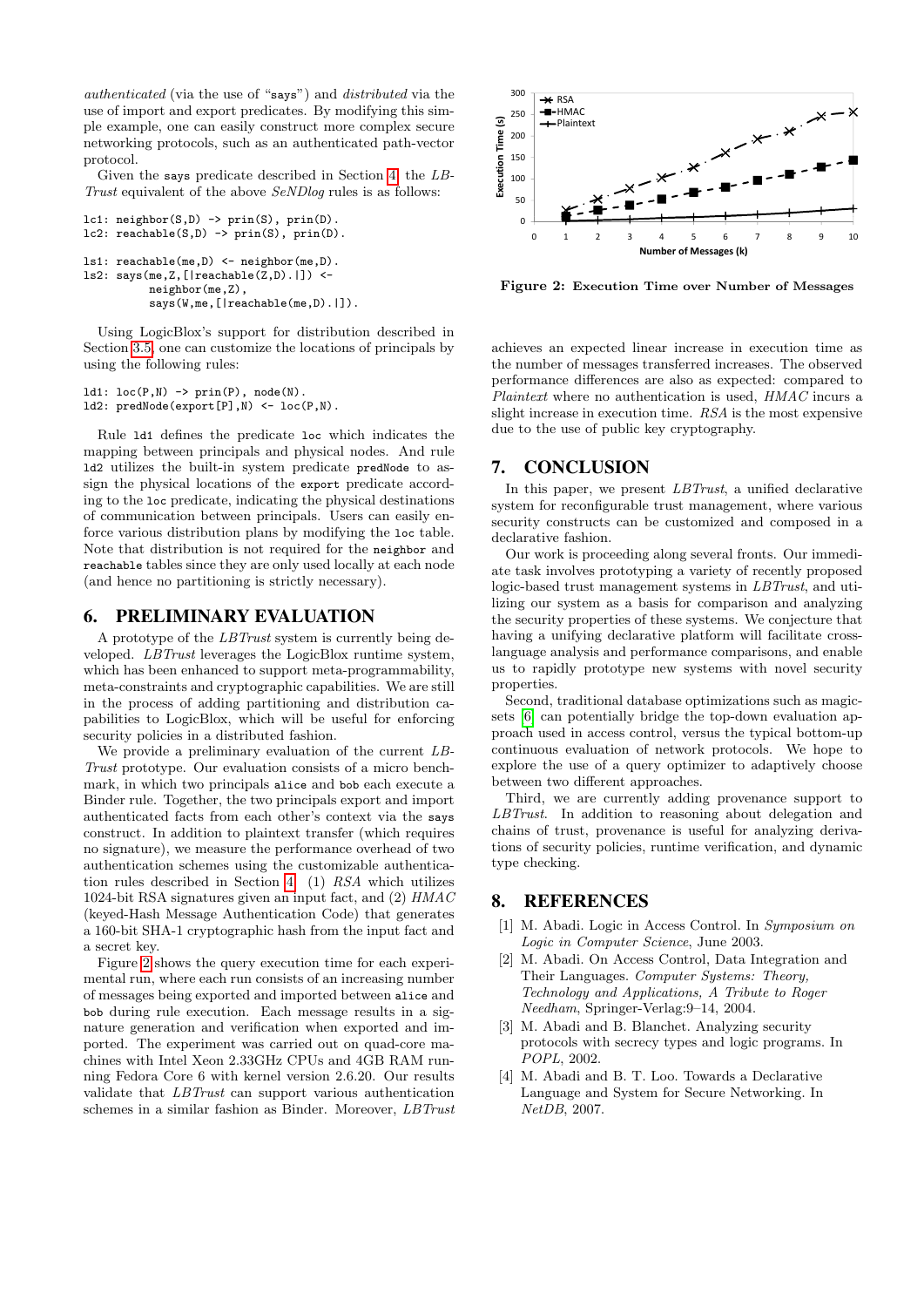- <span id="page-7-13"></span>[5] S. Abiteboul, R. Hull, and V. Vianu. Foundations of Databases. Addison-Wesley, 1995.
- <span id="page-7-14"></span>[6] F. Bancilhon, D. Maier, Y. Sagiv, and J. Ullman. Magic Sets and Other Strange Ways to Implement Logic Programs. In SIGMOD, 1986.
- <span id="page-7-2"></span>[7] M. Y. Becker and P. Sewell. Cassandra: Distributed Access Control Policies with Tunable Expressiveness. In 5th IEEE International Workshop on Policies for Distributed Systems and Networks, 2004.
- <span id="page-7-0"></span>[8] M. Blaze, J. Feigenbaum, and J. Lacy. Decentralized Trust Management. In Proc. of the 17th Symposium on Security and Privacy, pages 164–173. IEEE Computer Society Press, Los Alamitos, 1996.
- <span id="page-7-8"></span>[9] Boon Thau Loo et. al. Declarative Networking: Language, Execution and Optimization. In SIGMOD, June 2006.
- <span id="page-7-7"></span>[10] S. Chawathe, H. Garcia-Molina, J. Hammer, K. Ireland, Y. Papakonstantinou, J. D. Ullman, and J. Widom. The TSIMMIS Project: Integration of heterogeneous information sources. In 16th Meeting of the Information Processing Society of Japan, Tokyo, Japan, 1994.
- <span id="page-7-10"></span>[11] T. Condie, D. Chu, J. M. Hellerstein, and P. Maniatis. Evita raced: Metacompilation for declarative networks. In VLDB, 2008.
- <span id="page-7-1"></span>[12] J. DeTreville. Binder: A logic-based security language. In IEEE Symposium on Security and Privacy, 2002.
- <span id="page-7-4"></span>[13] T. Jim. SD3: A Trust Management System With Certified Evaluation. In IEEE Symposium on Security and Privacy, May 2001.
- <span id="page-7-6"></span>[14] B. Lampson, M. Abadi, M. Burrows, and E. Wobber. Authentication in Distributed Systems: Theory and Practice. ACM TOCS, 1992.
- <span id="page-7-3"></span>[15] N. Li, B. N. Grosof, and J. Feigenbaum. Delegation Logic: A logic-based approach to distributed authorization. ACM TISSEC, Feb. 2003.
- <span id="page-7-9"></span>[16] LogicBlox Inc. <http://www.logicblox.com/>.
- <span id="page-7-5"></span>[17] K. Minami and D. Kotz. Secure context-sensitive authorization. In PERCOM, 2005.
- <span id="page-7-12"></span>[18] R. Ramakrishnan and J. D. Ullman. A Survey of Research on Deductive Database Systems. Journal of Logic Programming, 23(2):125–149, 1993.
- <span id="page-7-11"></span>[19] W. Zhou, Y. Mao, B. T. Loo, and M. Abadi. Unified Declarative Platform for Secure Networked Information Systems. In ICDE, 2009.

## 9. DEMONSTRATION PROPOSAL

Our demonstration consists of a multi-user file system with access control capabilities implemented using a combination of Binder's authentication and D1LP's delegation constructs, enabled by LBTrust. To facilitate our presentation, we will utilize a visualization tool used in LogicBlox to display a table of the values of various predicates and rules stored at each principal, as well as a graphical visualizer that illustrates communication between principals. Our implementation of the partitioning and distribution features mentioned in this paper is still ongoing. Our demonstration will instead be constrained to a setting where the file system runs on a single on-site laptop. Multiple principals will share a single *LBTrust* workspace under the control of a single LBTrust instance. While the setting is simplified, the

demonstration showcases two important aspects of LBTrust: its meta-programmability and reconfigurable capabilities for enforcing security policies declaratively.

In our file system, each principal maintains a number of files owned by other principals. We assume the files are not necessarily stored on their owners' machines. This assumption typically holds in a distributed setting where principals may reside on different physical machines. Although our demo will be restricted to a single machine, we will emulate a distributed system via horizontal partitioning of permissions and access control policy facts among different principals. Since our special partitioning syntax is not yet implemented, we will represent a predicate's partition by adding an additional argument. Meta-constraints will be used to enforce the partition, and protect application and security predicates from unauthorized modification.

When a file access request is received, the owner of the file has the authority to grant or reject the request based on his access control policy stored in his permission table. For simplicity, we will present our example here based on a pre-defined permission table. In practice, the table itself can also be defined in terms of a number of other rules.

Figure [3\(](#page-8-0)a) shows a typical workflow diagram of a principal requesting read access to a file, where principal Requester asks for a file F owned by principal FileOwner. Requester first sends a request to FileStore, namely the principal where F is stored. FileStore then refers to FileOwner to check whether Requester is permitted to read the file, and FileOwner will make the decision according to its local permission table. As long as the read access is granted, FileStore returns the file content to Requester and finishes the read operation.

Example Rules Using the Binder language described in Section [5.1,](#page-5-0) the following rules implement access control policies in a file system:

```
f1: file(F) \rightarrowf2: filename(F,S) \rightarrow file(F), string(S).
f3: filedata(F,S) \rightarrow file(F), string(S).
f4: fileowner(F,0) \rightarrow file(F), prin(0).
f5: filestore(F,P) -> file(F), prin(P).
f6: file(F) \rightarrow filename(F,_), filedata(F,_),
        fileowner(F, _-), filestore(F, _-).
m1: message(M) ->
m2: message:id(M,N) -> message(M), int[64](N).
m3: message: fname(M, F) \rightarrow message(M), string(F).
m4: message:data(M,D) -> message(M), string(D).
m5: request(R) \rightarrow message(R).
m6: response(R) \rightarrow message(R).
dfs1: permission(P,X,F,M) -> prin(P), prin(X),
           file(F), mode(M).
dfs2: says(me,U,[|
      response(R), message:fname(R,S) <- A*. |]),
      fileName(F,S), fileowner(F,O) ->
          says(0,me, [| permission(0,U,F,read) |]).
```
In the above LBTrust program, we present an extension to a user-defined type file in rules f1-f6, and enumerate the types of messages exchanged when reading a file in m1-m6. Rules dfs1 and dfs2 enforce that principals only respond to authorized read requests. Note that we omit rules used to initiate and respond to read requests, as well as rules used to query the file owner for permissions. Write access control is implemented using a similar approach. We consider the